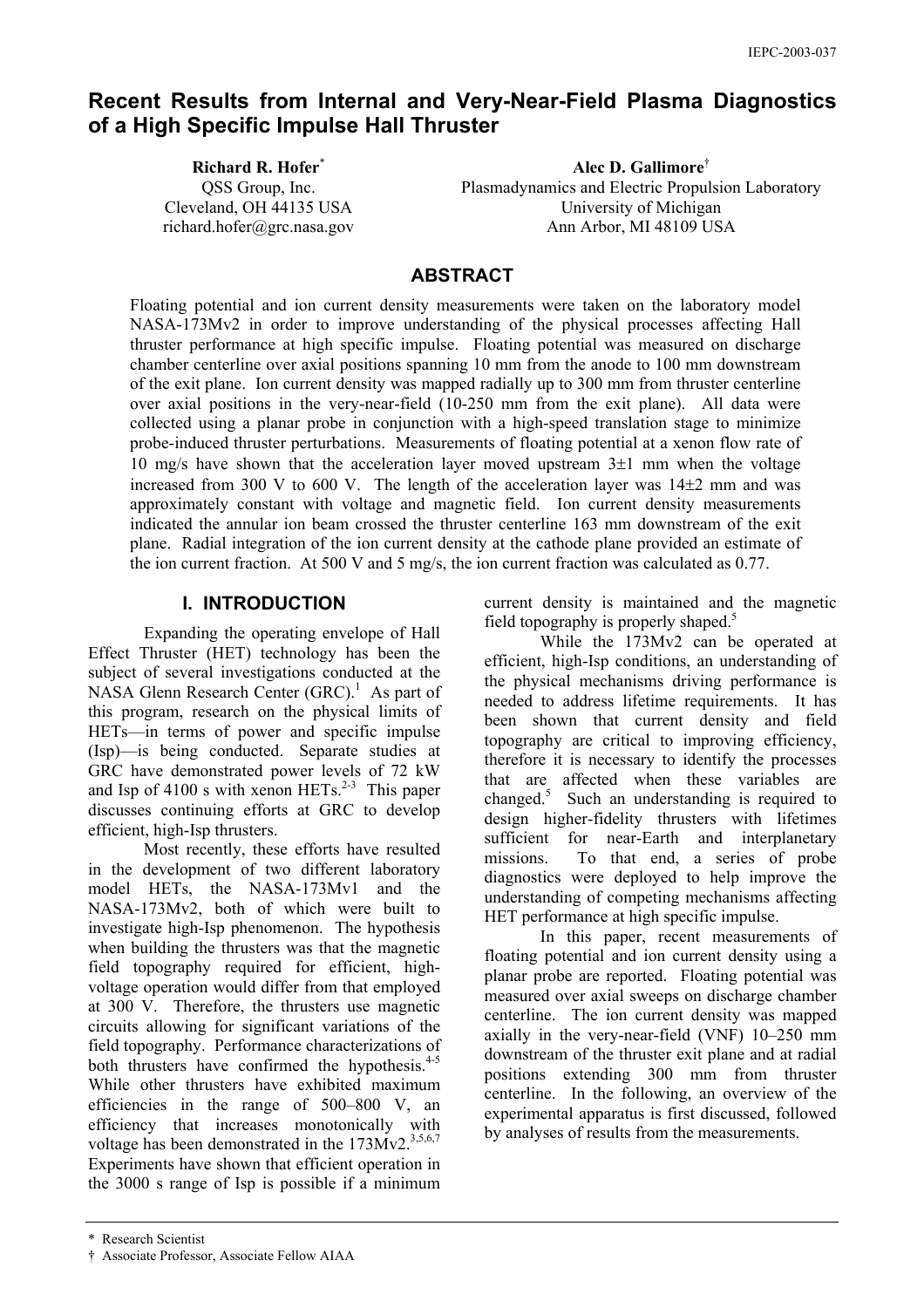## **II. EXPERIMENTAL APPARATUS**

#### *A. NASA-173Mv2 Hall effect thruster*

The laboratory model NASA-173Mv2 is a 5 kW-class Hall thruster that has a discharge chamber outer diameter of 173 mm (Figure 1; see Ref. 5 for a detailed description). A fixed structure of magnetic poles pieces, an inner coil (IC) and an outer coil (OC) are used to form the primary magnetic circuit. Fine control of the magnetic field is provided with an internal trim coil (ITC) and an external trim coil (ETC). The ITC primarily affects the radial magnetic field in the discharge chamber, while the ETC affects the magnetic field downstream of the exit plane and near the cathode. Throughout this paper, operation without the ITC or ETC is referred to as "No TC's," meaning that only the IC and OC were used.

The plasma discharge was powered by a matching pair of commercially available power supplies wired in series that provided a 1200 V, 16 A output. The discharge filter consisted of a 95 µF capacitor in parallel with the supply outputs and a 1.3 Ω resistor in series with the positive terminal of the supply output. Other laboratory supplies were used to power the magnet coils, cathode heater and cathode keeper.

Xenon (99.999% pure) was supplied through stainless steel feed lines with 20 sccm and 200 sccm mass flow controllers. The controllers were calibrated before testing using a constant-volume method.

A GRC laboratory model hollow cathode rated for 20 A, which was located above the thruster, was used in the experiments (Figure 1). Probe measurements were performed in the horizontal plane on the thruster centerline, which was perpendicular to the vertical plane of the cathode.

The thruster was operated for 2–4 hours after initial exposure to vacuum conditions to allow for outgassing of the chamber walls. Upon subsequent thruster shutdowns and restarts, the 173Mv2 was operated for at least 30 minutes before data was acquired. This allowed enough time for the discharge current to reach a steadystate value.

#### *B. Vacuum facility*

All experiments were conducted at the University of Michigan's Plasmadynamics and Electric Propulsion Laboratory (PEPL) in the Large Vacuum Test Facility (LVTF). A schematic of the facility is shown in Figure 2. The LVTF is a stainless steel vacuum chamber that measures 6

m in diameter and 9 m in length. The thruster was mounted at the "probe table" location, as indicated in the schematic, and fired away from the cryopumps.

The LVTF was equipped with seven cryopumps that produced a pumping speed of 240,000 l/s on xenon and an ultimate base pressure of  $2.5x10^{-7}$  Torr. Chamber pressure was monitored using two hot-cathode ionization gauges mounted on the chamber walls. Pressure measurements for each gauge were corrected for xenon using the base pressure on air and a correction factor of 2.87 for xenon. For the results reported here, the facility was operated with either four or seven cryopumps. The pressure, with a xenon flow rate of 5.5 mg/s and seven pumps operating, was  $4.5x10^{-6}$  Torr; with four pumps and a flow rate of 11 mg/s, the pressure was  $1.3x10^{-5}$  Torr. (The rationale for operating either four or seven pumps is discussed at the beginning of section III.)

#### *C. Positioning system*

To position the planar probe with respect to the thruster, three translation stages were used. The thruster was mounted on a two-axis positioning system that primarily provided radial positioning. (These stages are indicated as the "probe table" in Figure 2.) Axial sweeps of the probe were done with the probe attached to the PEPL High-speed Axial Reciprocating Probe (HARP) positioning system (Figure 2; for a full description, see Ref. 8-10). The system was used to rapidly move the probe in and out of the thruster discharge chamber and plume to minimize probeinduced thruster perturbations. The total sweep time (in and out) averaged 300 ms over an axial length of 254 mm. Thruster perturbations always began inside the cathode plane (see section III.A.1). When positioned on the discharge chamber centerline, the sweep time in one direction from the cathode plane to 10 mm from the anode (58 mm total) ranged from 38–41 ms. Thus, the probe never spent more than 82 ms in this region of the thruster.

A single coordinate system was defined for all measurements. Axial positions were referenced from the exit plane, with the anode at  $z = -38$  mm and the cathode plane at  $z = +30$  mm. Radial positions were referenced from the thruster centerline, with the discharge chamber centerline at  $r = 73.7$  mm and the outer radius of the thruster body at  $r = 135$  mm.

# *D. Planar probe*

 A planar probe, consisting of a 1.54 mm diameter tungsten electrode flush with one end of a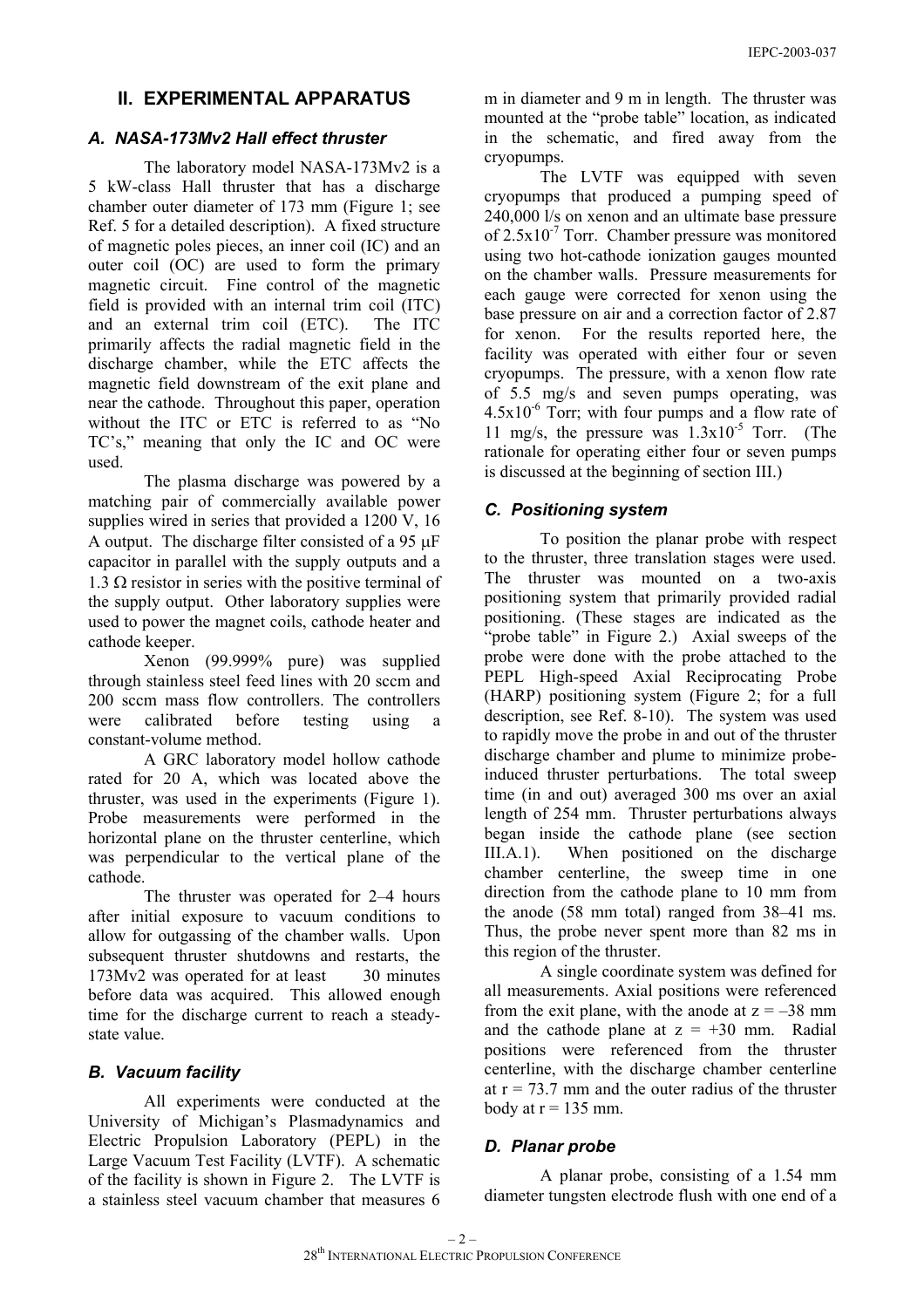99.8%-pure alumina jacket, was used to measure both floating potential and ion current density. The outer diameter of the alumina jacket was 3.24 mm. Over the measurement domain, the Debye length ranged from 0.04–0.08 mm, which was much less than the electrode diameter.<sup>10</sup> Thus, the effective collection area was taken as the geometric area. Similar designs have been used in ion current density studies of the D-55 and SPT-100.<sup>11-12</sup>

#### **1. Floating potential**

The relative simplicity of measuring the floating potential is preferred to using failure-prone emissive probes to measure the plasma potential when considering changes to a thruster configuration (e.g. voltage, current, geometry, magnetic field). Esipchuk, Bishaev, Raitses and Kim have used measurements of the floating potential to gain insight on the acceleration process.13-16 It has been shown that transient fluctuations of the floating potential were followed by the plasma potential and that the stationary values of the two quantities follow very similar trends $13,16$ 

In an unmagnetized, quiescent, Maxwellian plasma, the floating potential  $(V_f)$  is related to the plasma potential  $(V_p)$  by:

$$
V_f = V_p - \frac{kT_e}{e} \frac{1}{2} \left[ 1 - \ln \left( \frac{2\pi m_e}{M_i} \right) \right] \tag{1}
$$

(where  $T_e$  is the electron temperature, k is the Boltzmann constant, e is the elementary charge,  $m_e$ is the electron mass and  $M_i$  is the ion mass).<sup>17</sup> This is an important relationship because it is the plasma potential, or more specifically, the electric field derived from it, that accelerates the ions in a HET. The presence of magnetic fields, streaming ions and non-Maxwellian velocity distributions inside a HET complicates the relationship between the floating and plasma potential, such that Eq. 1 is not strictly valid. However, the error is on the order of the electron temperature (10–40 eV in a HET) so the floating potential profile is still a useful, albeit inexact, representation of the plasma potential. $10$ 

The accuracy of a floating potential measurement in the presence of magnetic fields is determined by two important factors: the ratio of the electron or ion Larmor radius to the probe radius and the orientation of the probe with respect to the magnetic field lines.<sup>17</sup> To achieve acceptable results, the probe radius should be less than the electron Larmor radius and oriented such that the magnetic field lines are nearly perpendicular to the collection electrode. This

orientation allows particles to flow freely to the probe.

As a basic operating principle of HETs, the magnetic field and channel dimensions are chosen so that only the electrons are magnetized.<sup>18</sup> The relationship between the ion and electron Larmor radii  $(R<sub>Li</sub>$  and  $R<sub>Le</sub>$ ) is therefore:

$$
R_{Li} \gg L \gg R_{Le} \tag{2}
$$

(where L is a characteristic channel dimension, usually the channel width). Since the electrons are magnetized while the ions are essentially unperturbed by the magnetic field, the probe radius should be smaller than  $R_{Le}$ . For these experiments,  $R_{\text{Le}}$  was estimated to range from 1–5 mm, while the probe radius was 0.77 mm. While the accuracy of the measurement would improve with a smaller probe, the error was deemed acceptable for the present application.

The probe was oriented with the collection electrode parallel to the radial direction. While the magnetic field lines on the centerline were essentially radial, there was always an axial magnetic field that canted the field lines. This fact, combined with inaccuracies of aligning the probe, imply that there was always a flux of electrons that were allowed to freely stream to the probe. It was also thought that anomalous diffusion of the electrons across magnetic field lines enhanced the flux of electrons to the probe, even in regions of negligible axial magnetic field.

With these considerations, the measurement uncertainty of the floating potential was estimated as  $\pm 10\%$ . This estimate included the effects of probe-induced thruster perturbations (see section III.A.1). To make the measurements, the electrode was isolated from ground and allowed to float. A 100X, 10 M $\Omega$  voltage probe connected to a 500 MHz oscilloscope was used to measure the floating potential with respect to ground. Combined with a simultaneous measurement of the cathode potential with respect to ground, the floating potential of the probe with respect to the cathode was then computed.

# **2. Ion current density**

To measure ion current density, the planar probe was biased –15 V below ground to repel electrons. The bias voltage was determined based on the results of a probe bias study (see section III.B.1). The current collected by the probe was determined by measuring the voltage drop across a 508  $\Omega$  precision resistor using an isolation amplifier, the output of which was connected to a 300 MHz oscilloscope. A guard ring was omitted from the probe for the sake of simplicity, which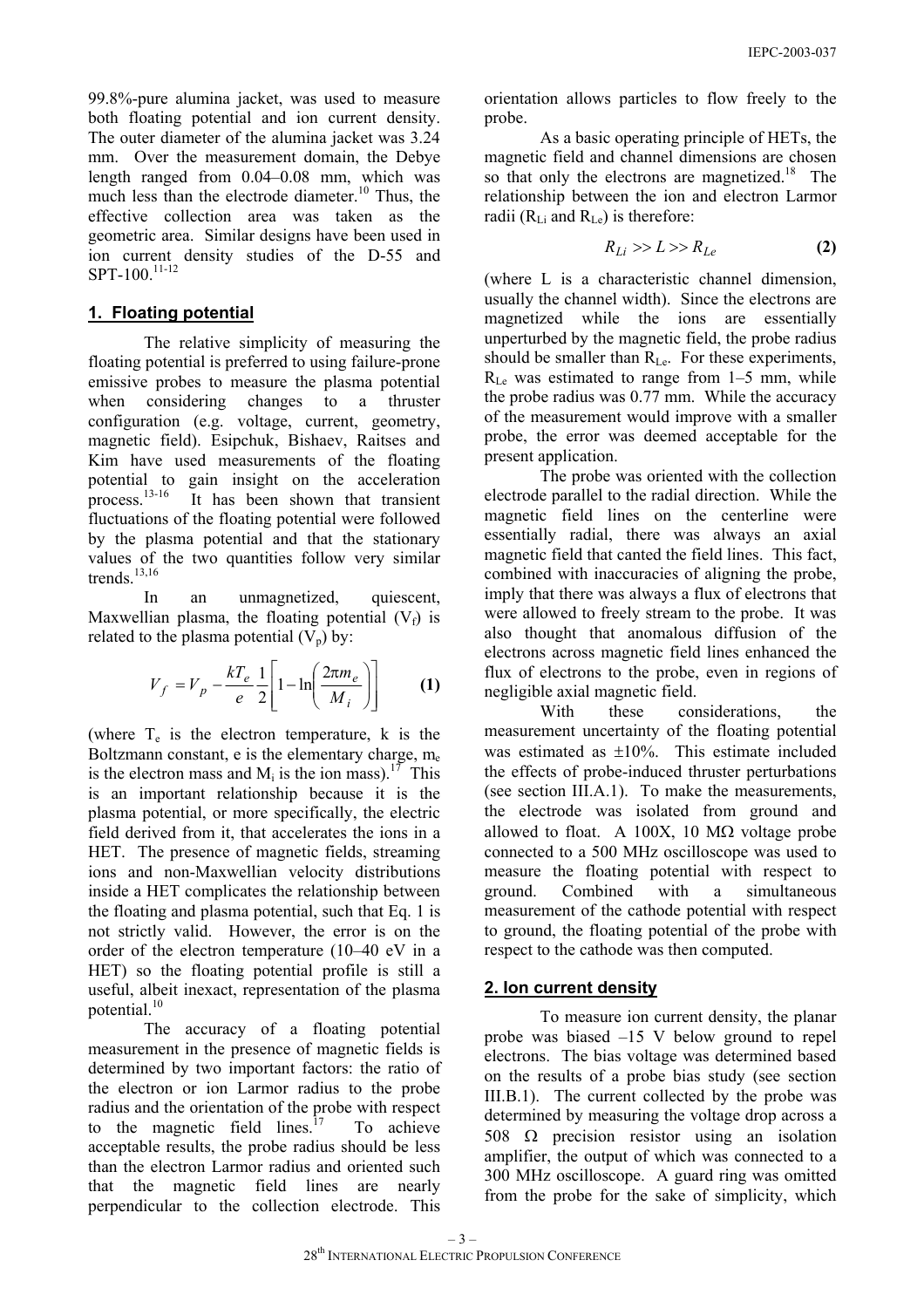increased the collected current due to edge effects and charge-exchange (CEX) ion collection. (An attempt to correct for CEX is discussed in section III.B.3.) To account for secondary electron emission, data from Hagstrum was used for singlycharged xenon bombardment on tungsten, which showed a nearly constant correction factor of 0.018 for ion energies up to  $1000 \text{ eV}^{19}$  Finally, the probe was always oriented such that the electrode was parallel to the thruster exit plane. At large radial positions from centerline, there were some attendant cosine losses. Since beam divergence was still relatively minor even at the largest radial and axial coordinates  $(r, z = 300, 250 \text{ mm})$ , these losses were ignored.

#### **III. RESULTS AND DISCUSSION**

 Floating potential data were collected at 300 V and 600 V, at a constant flow rate of 10 mg/s and with different magnetic field configurations. These data were taken when only four cryopumps were used (during initial troubleshooting). The ion current density data was taken at 500 V, 5 mg/s but with seven cryopumps running. Probe failure and time constraints prohibited further data collection of either ion current density or floating potential. Thruster telemetry during data collection for both measurements is shown in Table 1. For reference, the thrust, specific impulse and efficiency from a performance characterization conducted at NASA GRC, are also included. $5$ 

#### *A. Floating potential*

 Results from floating potential measurements on discharge chamber centerline  $(r = 73.7 \text{ mm})$  are presented in Figures 3–7. Only data from sweeps into the thruster are shown. The thruster was operated at a constant mass flow rate of 10 mg/s and the discharge voltage was either 300 V or 600 V. Changes to the magnetic field were investigated by using different combinations of the trim coils. The coil currents were taken from a performance characterization that showed these settings maximized efficiency.<sup>5</sup> Axial positions were referenced from the exit plane, with the anode at  $z = -38$  mm and the cathode plane at  $z = +30$  mm.

#### **1. Probe-induced thruster perturbations**

Inserting the probe into the discharge chamber was found to affect thruster operation by increasing the discharge current and the cathode potential (Figures 3 and 4; the floating potential is included for reference only and will be discussed in subsequent sections). The thruster was operated at 300 V or 600 V at a constant flow rate of 10 mg/s and both the ITC and ETC were energized. At both voltages, the discharge current and cathode potential began to increase when the probe reached  $z = +15$  mm. Upon removal of the probe (not shown in Figures 2 and 3) the current and cathode potential returned to their initial steady-state values. At 300 V, the current increased by 45% and at 600 V by 38%.

The percentage change in the discharge current was much greater than expected, based on prior experiments on the 5 kW P5 Hall thruster that also used the HARP. $^{10}$  In Ref. 10, discharge current perturbations were less than 10% when operating at 10 A, 300 V. The experiments with the P5 and 173Mv2 were similar in three important aspects: first, the thrusters shared discharge chamber geometry. Second, in Ref. 10 a double probe that was 3.2 mm long by 1.6 mm wide was used, which was just slightly smaller than the 3.4 mm diameter floating probe used on the 173Mv2. Third, the probes in Ref. 10 moved more slowly than the floating probe used here. The faster the probe moved, the less susceptible the probe body was to ablation, which is known to affect thruster operation.8

The one major difference between the experiments was in the applied magnetic fields. It was hypothesized that the magnetic field in the 173Mv2 improved plasma confinement as compared to the P5. This would have raised the plasma density in the discharge chamber and made the 173Mv2 more susceptible to disturbances caused by probes. The hypothesis that the plasma density was higher in the 173Mv2 than in the P5 was supported by the improved efficiency and plume characteristics of the 173Mv2 compared to the  $P5^{5,20,21}$  Since the 173Mv2 probe was slightly larger than the probe used on the P5, a smaller probe should reduce the magnitude of disturbances. Future experiments with smaller probes will test this hypothesis.

The disturbances to thruster operation increased the uncertainty of the floating potential measurements, which was estimated to be  $\pm 10\%$ . This included the uncertainty associated with the probe design (see section II.D.1).

#### **2. Effects of the magnetic field on the floating potential**

 Figures 5 and 6 show how changes to the magnetic field affected the floating potential at 300 V and 600 V, respectively. At both voltages, changing the magnetic field by using the ETC increased the floating potential by 10–15 V at distances greater than  $z = +10$  mm. In Ref. 5, the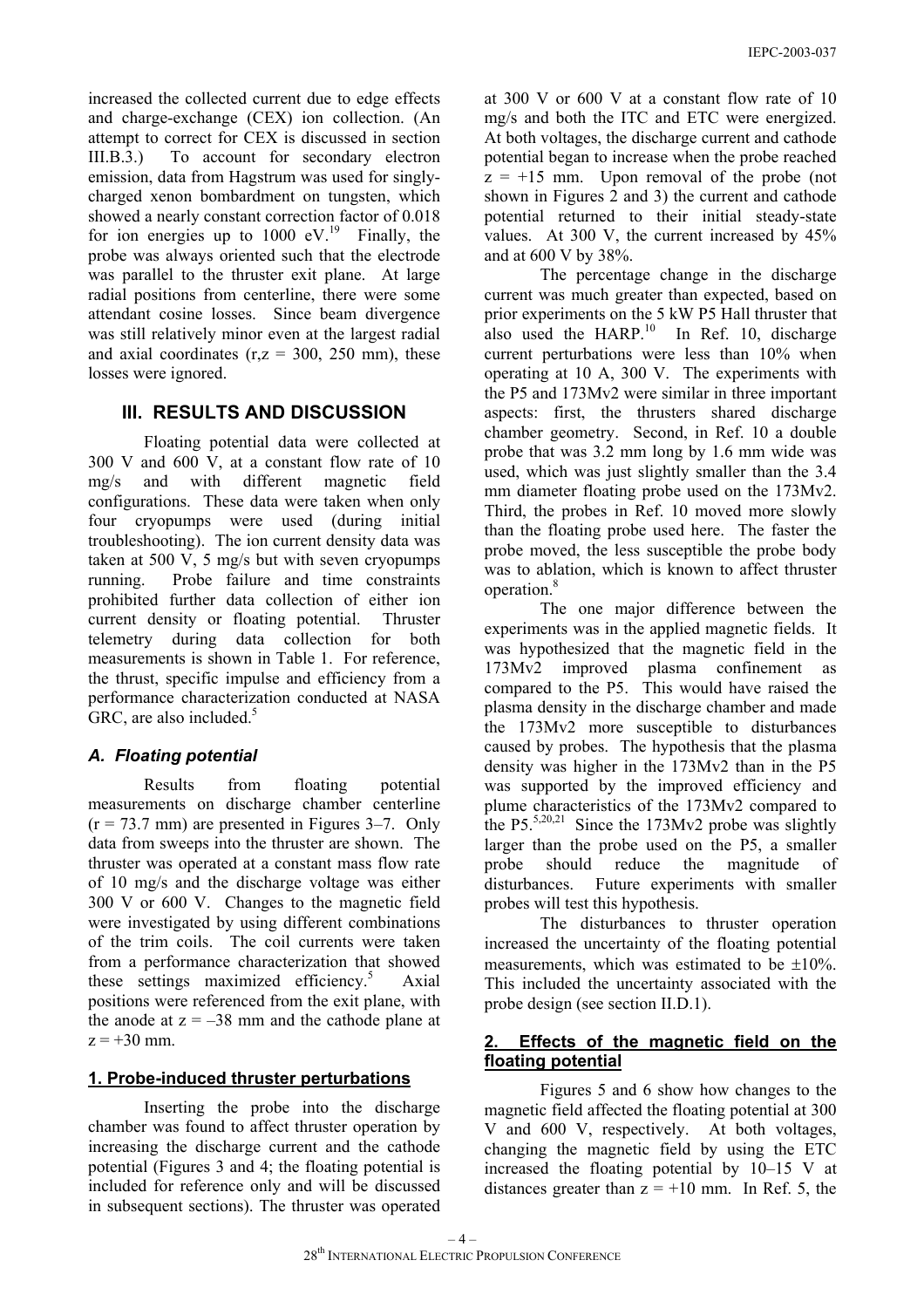ETC generally increased the cathode potential<sup>#</sup> (i.e., decreased the magnitude with respect to ground) and increased the plume divergence. This indicated that changes to the external magnetic field were primarily affecting the electron coupling with the discharge, rather than improving ion focusing. The floating potential data supported this conclusion by demonstrating that the VNF floating potential was increased with the ETC, which would improve the coupling of the electrons with the discharge chamber plasma.

The effect of the ITC on the potential distribution was less apparent than the ETC, mostly likely because of the way the ITC changed the magnetic field. The ITC primarily altered the axial gradient of the radial magnetic field, which changed the radius of curvature of the field lines. Thus, the effects of the ITC would be more noticeable by comparing the potential distribution radially across the discharge chamber. Also, the ITC reduced the fall potential at the anode by zeroing the magnetic field.<sup>4</sup> Neither of these effects can be resolved by the data in Figures 5 and 6.

 As shown in Figure 6, there was a local maximum in the potential distributions that occurred at  $z = +6$  mm. The trim coils decreased the prominence of this feature. Figure 4 also shows disturbances to the discharge current at this same location. Similar results were reported on the P5 with both emissive and floating probes, but a complete explanation for the effect was not determined.<sup>9</sup> In the absence of other data, these features are most likely the result of the probe perturbing the plasma. Non-perturbing laser diagnostics are ideally suited to diagnose whether or not this is an artifact of the probe disturbing thruster operation.

# **3. Effects of the discharge voltage on the floating potential**

 Figure 7 compares operation at 300 V and 600 V when both the ITC and ETC were energized. (The other data were excluded for clarity.) The negative first derivative of the floating potential  $(-dV_f/dz)$  was computed by numerical differentiation, under the assumption that this quantity was proportional to the axial electric field  $(E_7)$ . As shown in Figure 7, the magnitude of  $-dV_f/dz$  at 600 V was roughly twice the value at 300 V. To first order the axial electric field scales as  $E_z \propto V_D/L_a$ , where  $V_D$  is the discharge voltage and  $L<sub>a</sub>$  is the thickness of the

accelerating layer. Thus, these results suggested that the accelerating layer thickness was weakly dependent on voltage. This was expected because, at both operating conditions, the position of the anode and cathode were unchanged and the axial gradient of the magnetic field was approximately the same.

When analyzing all the data from Figures 5 and 6, the results indicated that the acceleration layer thickness was 14±2 mm, which closely agreed with experimental and theoretical values.<sup>18,22</sup> There was no strong dependence on voltage or magnetic field, but this result may have been obscured by measurement uncertainty. The thickness was defined as the distance separating the points on either side of the maximum value of  $-dV_f/dz$  that equaled 10% of the peak, excluding the regions at 600 V where the electric field was negative. Alternatively, if the acceleration layer thickness was defined by the distance separating the points where the electric field initially increased above zero and where it returned back to zero (again excluding the negative regions at 600 V), then the layer thickness was about 40 mm. Thus, while the bulk of the acceleration occurs over a short distance of 14 mm, the ions reached their maximum velocity over a length of 40 mm. Also, it was observed that the potential reached a minimum at the cathode plane  $(z = +30 \text{ mm})$ . In the P5 HET, the cathode plane was at  $z = +50$  mm and this was where the potential reached a minimum.<sup>10</sup> This implies that the acceleration layer thickness can be partially dictated by cathode placement, which has implications on controlling divergence, decreasing erosion and improving efficiency.

As shown in Figure 7, the acceleration layer shifted closer to the anode at 600 V, by  $3\pm1$ mm when all data was considered. This result was supported by visual observations of the plasma shifting closer to the anode as the voltage increased.<sup>5</sup> A shift in the acceleration layer position affects thruster lifetime because shifts towards the anode increase the likelihood of radial electric fields accelerating ions into the wall. Since efficiency increased between 300 V and 600 V, it may be that such effects are offset by improved focusing efficiency at higher voltages so that erosion rates are not significantly changed.<sup>5</sup> This could partially explain why the 500 V T-220 had nearly the same volumetric erosion rates as the 300 V SPT-100.<sup>23</sup>

# *B. Ion current density*

 Previous investigations of high-voltage HETs have shown a general trend of increased discharge current with voltage at constant mass

 # In these experiments, the cathode potential was more negative when the ETC was used. This was attributed to differences in the vacuum facilities at PEPL and GRC.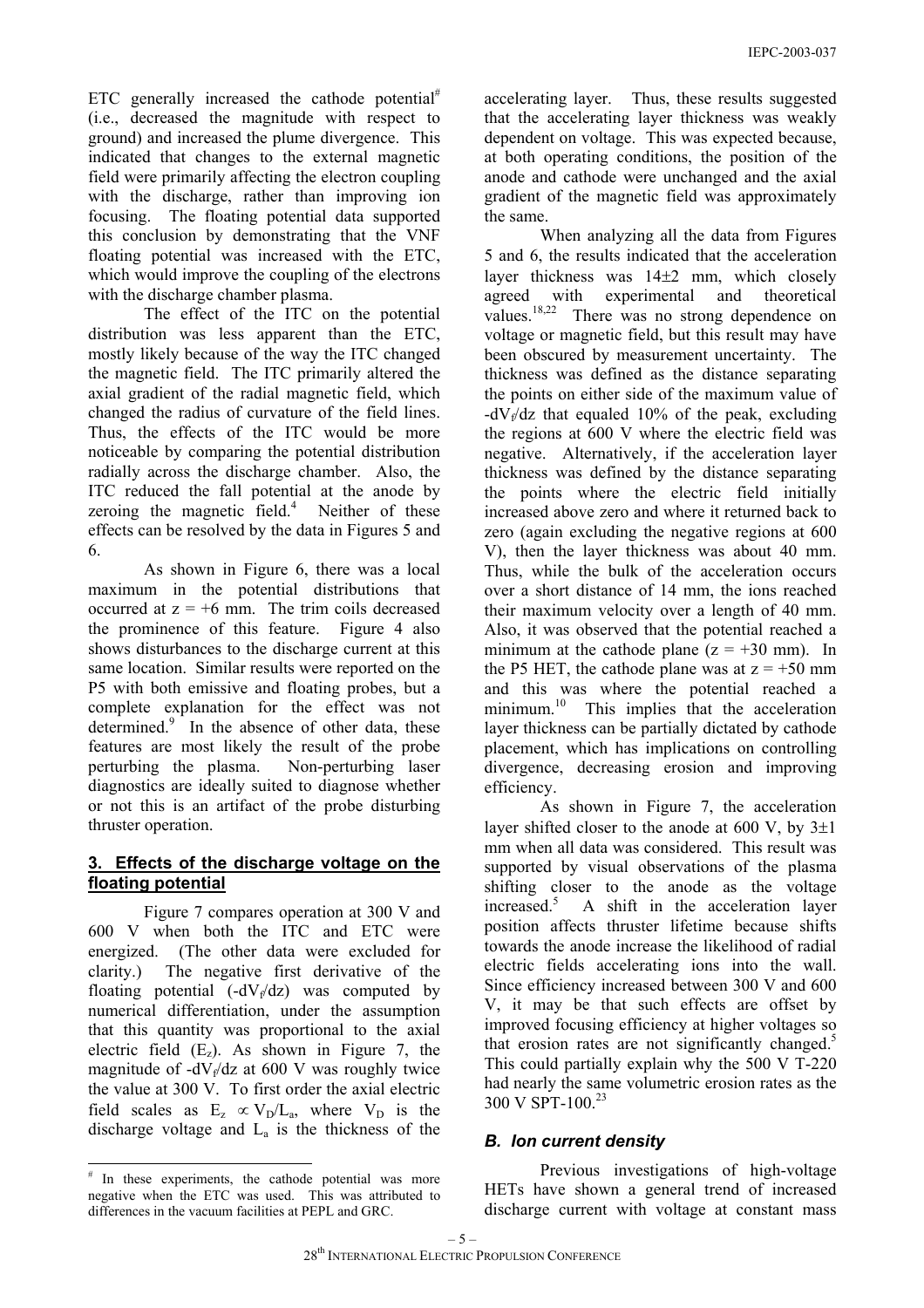flow rates. $3-7$  This may have been due to increased electron current and/or multiply-charged ion species. It is important to identify the mechanisms that determine the voltage dependence of the discharge current in order to improve thruster performance and lifetime. Quantifying multiplycharged species, which is best done with an ExB probe, was not considered in these studies. $12$  An ion current density measurement is, at least in principle, one way to determine the electron current. By making a measurement of the ion current density and then integrating the profiles, it is possible to calculate the total ion current, which, in turn, determines the electron current since the discharge current is known.

In this section, results are reported from an ion current density mapping at 500 V, 5 mg/s. The goal of these initial experiments was to determine appropriate methods for computing the total ion current. Future measurements will expand the operating conditions to 300–1000 V and 5–10 mg/s so that the voltage and flow rate dependence of the ion current, and therefore the electron current, can be determined.

#### **1. Probe bias study**

 Before taking data, the effects of the bias voltage were quantified by positioning the probe at several axial positions ( $z = 10-250$  mm) and either on the thruster centerline  $(r = 0 \text{ mm})$  or on the discharge chamber centerline  $(r = 73.7 \text{ mm})$ . The thruster was operated at 300 V, 5 mg/s for these measurements. Time constraints did not allow for conducting the study at 500 V, 5 mg/s (the condition later reported). At each sampling location, the probe bias was varied from 0 V to –100 V below ground, with the goal of determining a bias voltage that would yield ion saturation without significant sheath growth. Previous studies at PEPL have shown that a bias voltage of  $-15$  V to  $-20$  V was a good choice for HET plumes when sampling at one meter from the exit plane.<sup>24</sup>

Figure 8 shows partial results from the probe bias study that plots ion current density versus probe bias at axial positions of  $z = +30$  or +100 mm at the two radial positions. In general, ion saturation was obtained when the probe was exposed to the main ion beam, as shown at  $z = +30$ mm on the discharge chamber centerline and  $z =$ +100 mm on the thruster centerline. When moved to regions where the directed flux of ions was absent, the characteristic generally increased at nearly constant slope, as shown by the other two plots in Figure 8.

The conclusion drawn from the data was that the probe was collecting significant portions of CEX ions in these regions. When not in the exhaust beam, the ion density was depressed, which caused the sheath thickness around the electrode to grow. This, in turn, increased the effective collection area and CEX ion collection. Overall, it was concluded that  $-15$  V bias potential achieved ion saturation without collecting significant CEX current. This was still true up to  $z = +10$  mm on centerline, where electron temperatures are between  $5\text{-}10 \text{ eV}$ .<sup>11-12</sup> At first, it was thought that the probe must have collected some electrons at –15 V bias voltage when the electron temperature was high. The floating potential profiles in Figures 5 and 6 show why this was not the case. At  $z = +10$  mm, the floating potential was between 30–80 V with respect to the cathode for the 300 V and 600 V data. Thus, the potential difference between the probe and the plasma potential (after correcting for the electron temperature) was between 60–110 V. Thus, for electron temperatures of 5-10 eV, there was still a large repelling potential at  $z = +10$  mm. Consequently, most of the electrons were rejected from the electrode and saturation of the probe characteristic was observed.

#### **2. Mapping the ion current density**

A single mapping of the ion current density at 500 V, 5 mg/s without trim coils has been conducted and the data analyzed. Data were sampled from the thruster centerline to a radial position of 300 mm. Axial sweeps with the HARP came no closer than 10 mm to the thruster. At  $r = 145$  mm (10 mm past the thruster body), the probe was extended past the thruster body to  $z = -4$ mm. The radial spacing between axial sweeps was 5 mm from centerline to  $r = 150$  mm, and was increased to 10 mm from  $r = 150-300$  mm. The axial spacing between data points was between 1.4–2.7 mm, depending on the probe velocity.

Figures 9 and 10 are contour plots of the ion current density. Figure 9 covers the entire domain that was sampled, while Figure 10 highlights some of the VNF features. Since the oscilloscope sampled at  $\sim$ 1.7 kHz, it was possible to resolve some of the current oscillations. When the probe was stationary, the collected current had a standard deviation of  $\pm 10-20\%$  of the mean. This variability was on the order of the discharge current oscillations, which were measured in a different study. $5$  To account for the oscillations and approximate the mean, cubic splines were used to curve-fit each sweep. Perturbations introduced by the probe during the ion current density measurements were similar to the floating potential probe (see Figures 3 and 4). However, since the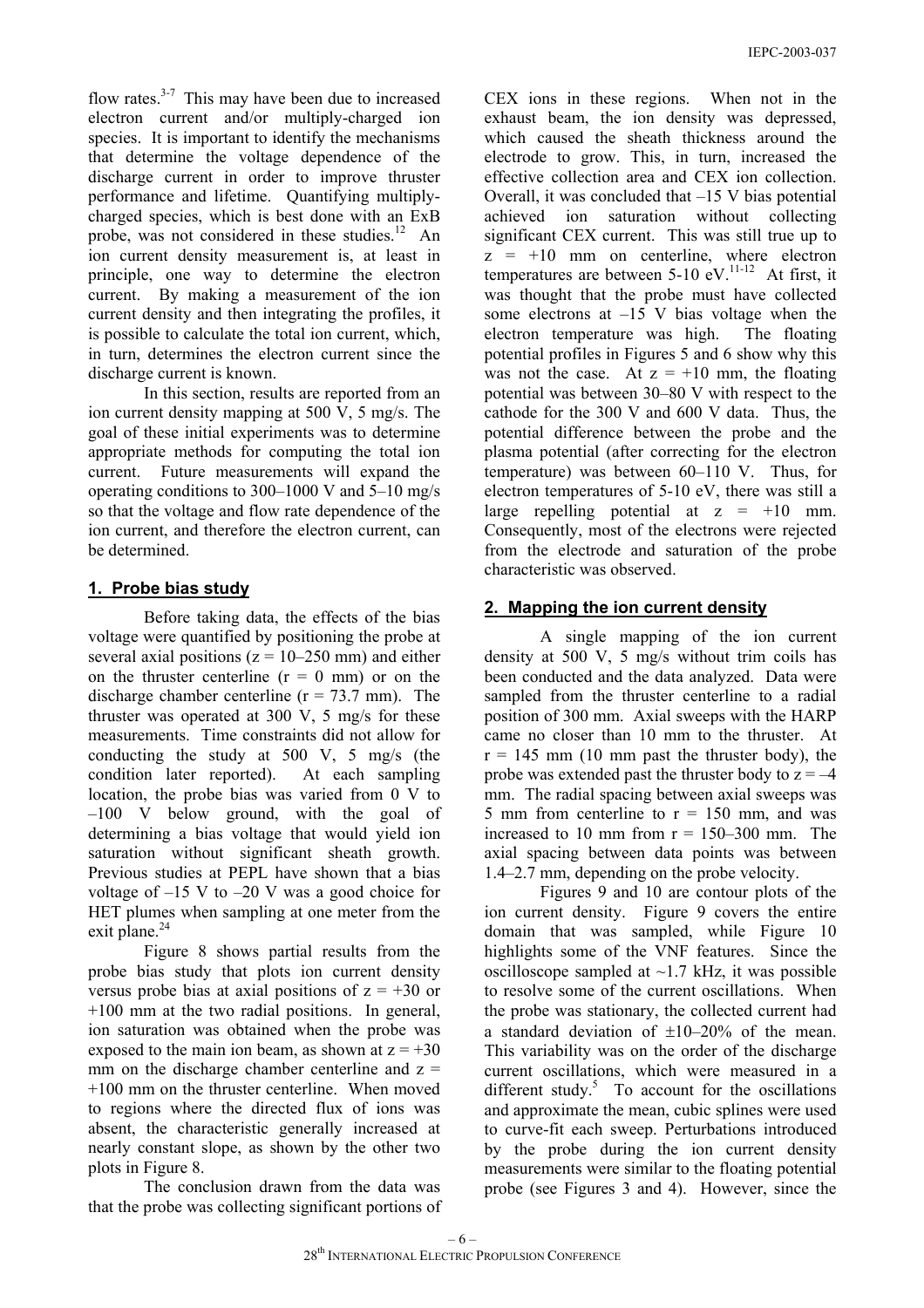probe did not go past  $z = +10$  mm, the disturbances were substantially reduced.

As shown in Figure 9, the VNF structure of the plume was similar to ion current density measurements of the SPT-100 and D-55 and to emission spectroscopy of the SPT-100ML.<sup>11,12,25</sup> The ion beam had a noticeable cant towards the thruster centerline after exiting the discharge chamber. A maximum ion current density of 76  $mA/cm<sup>2</sup>$  at  $z = 163$  mm was reached on thruster centerline. The peak current density coincided with the point where the main exhaust beam appeared to cross the centerline. This was unexpected because angular profiles of the ion current density from the  $173Mv2$  at  $z = 985$  mm have shown a double peak profile that was attributed to the annular discharge chamber. $5$  In Ref. 5, the double peaks were each  $3^\circ$  from centerline, which equates to an arc length of 50 mm.

The average radial velocity required for the beam to reach thruster centerline at  $z = 163$  mm was estimated. The axial ion velocity was calculated as 26 km/s, which assumed a 450 V effective accelerating potential. The ion beam was assumed to have originated from the chamber centerline  $(r = 73.7 \text{ mm})$ . The average radial velocity was then computed as 12 km/s, or 46% of the axial velocity. This was a substantial portion of the axial velocity, but still in agreement with laser-induced fluorescence measurements of the radial ion velocity in the P5.<sup>26</sup> The P5 measurements were made at 300 V, 10 A on the thruster centerline. While the operating condition of the P5 was different from that of the 173Mv2, the results should be comparable because the geometries are similar. In the P5 study, the radial velocity was  $7.4-8.5$  km/s at  $z = 100$  mm and decreased to  $1.8-2.0$  km/s by  $z = 500$  mm. The reduction of radial velocity with axial position may explain why the ion current density peaks were observed ±50 mm radially from the centerline in the 173Mv2 at  $z = 985$  mm. To check this, the average radial velocity was estimated from the geometry and an axial velocity of 26 km/s. The results showed that in order for the beam to diverge from the centerline at  $z = 163$  mm to the observed peaks at  $(r,z) = \pm 50$ , 985 mm, the average radial velocity would have been 1.6 km/s. This value was very close to the radial velocity observed in the P5 at  $z = 500$  mm. While the trends in the 173Mv2 ion current density are in close agreement with the P5 velocity measurements, the mechanism responsible for the change in radial velocity with axial position is not known.

The dynamics of the beam in the VNF are not well understood due to a dearth of analytical and numerical modeling in this region of the plume. Most numerical modeling currently does not include the effects of the magnetic field $\forall$  and assumes the electrons are isothermal.<sup>27</sup> While these assumptions are sufficient to obtain excellent agreement far from the thruster, they do not adequately capture the plume evolution in the VNF. This was demonstrated by VanGilder, who compared results from an isothermal model to data that included a variable electron temperature that had been obtained by a fit to experimental data. $^{28}$ When the electron temperature was allowed to vary, the beam reached the thruster centerline in a shorter axial distance then the isothermal model. Keidar has considered the effects of the magnetic field beyond the VNF.29 A strong magnetic field was shown to increase the plasma potential far from the thruster, which corresponded to experimental measurements. Neither of these studies offers a precise explanation of the trends observed in the 173Mv2 experiments. However, they do suggest that the influence of the electron dynamics and magnetic field on the focusing properties of Hall thruster plumes should be further investigated through experiment and simulation.

Figure 10 highlights regions near the discharge chamber walls where the collected current was negative. The data is the same as in Figure 9; only the scale has been changed. The current was negative here for the opposite reason the probe became saturated on the chamber centerline, (as discussed in the previous section). This can be understood by considering results from other HETs: First, measurements in Ref. 9 have shown that on either side of the chamber walls, the plasma potential falls rapidly by tens of volts. Second, measurements in Ref. 11-12 have shown that the electron temperature does not change substantially across the channel width and near the walls. Thus, outside the discharge chamber walls of the 173Mv2, the effective repelling potential of the probe was reduced by the decline in plasma potential. The repelling potential was then not large enough to repel most of the 5–10 eV electrons and a negative current was collected.

In these regions, a larger probe bias would be necessary to sufficiently repel all the electrons, but this would also result in the collection of more CEX ions in regions where the ion density was low. A variable probe bias is therefore needed to account for the different regions of the plume. No opportunities to correct for the negative current

 $\forall$  The magnetic field leaking from the inner coil is on the order of the magnetic field in the discharge chamber.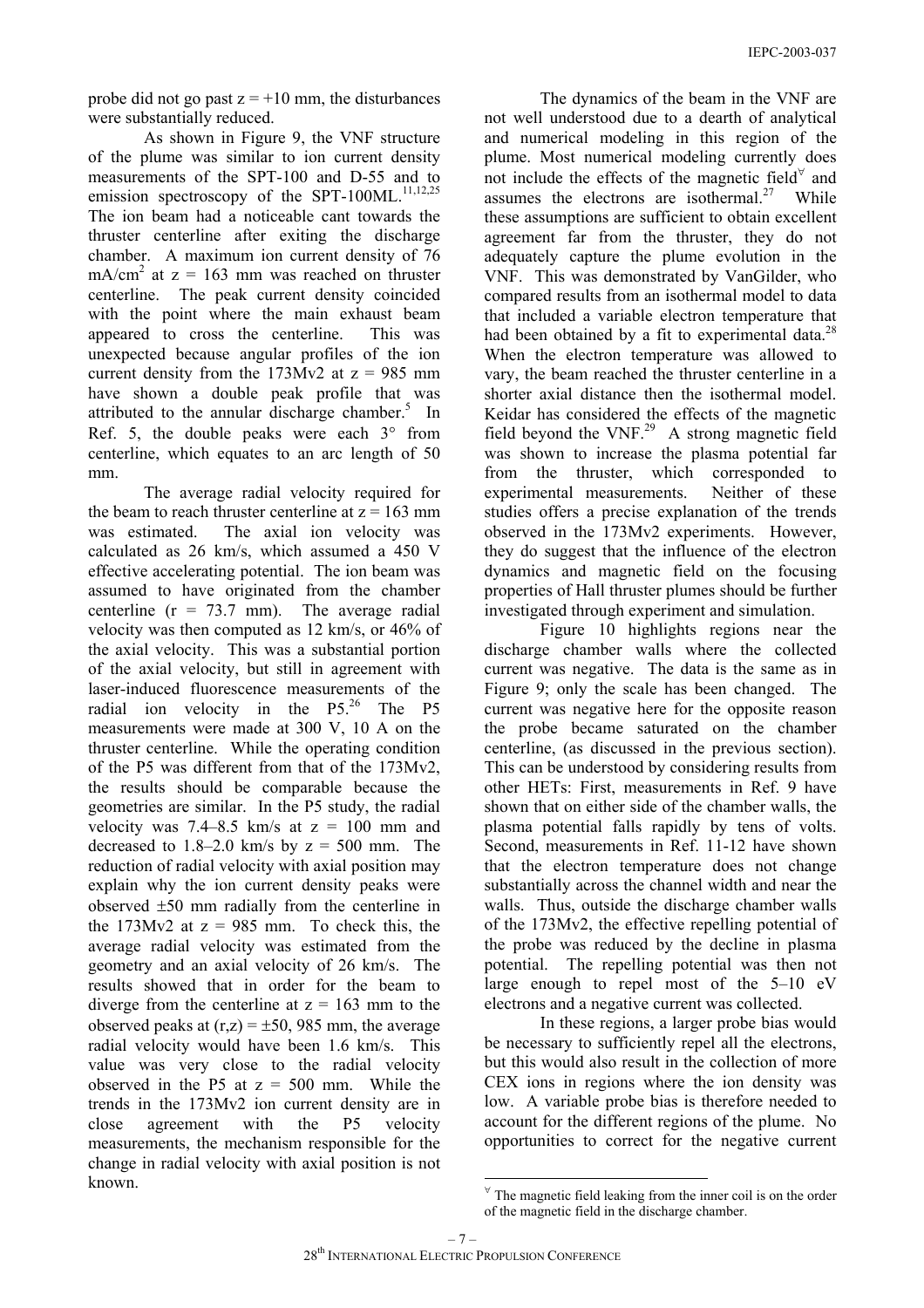were available because this behavior was not observed until after the test was completed. To correct for the negative current when later integrating the current density profiles, it was decided to set these regions to a value of zero. This was justified by reasoning that in these regions, which did not amount to a large area of the entire domain, the high-energy ion beam was absent. Thus, even if the probe bias had been much larger, the collected current would not contribute substantially to the total ion current calculation, which is discussed in the next section.

#### **3. Calculating the total ion current**

The integral of the ion current density from the thruster centerline as a function of radial position (at several different axial planes) is plotted in Figure 11. To compute the integral at each axial plane as a function of radius, the product of the ion current density at each radial position was multiplied by the differential area surrounding the point and then successively summed. The differential area of the nth measurement was defined by $^{11}$ 

$$
A_n = \pi \left[ \left( \frac{R_{n+1} + R_n}{2} \right)^2 - \left( \frac{R_n + R_{n-1}}{2} \right)^2 \right] \tag{3}
$$

The contribution of the CEX current to the integral can be a source of error. The contribution was evident because without some correction for CEX the integrated profiles continually increase with the radius (not shown). To correct for CEX, it was assumed that the ion current density collected at  $r = 300$  mm (and a given axial coordinate) was due to CEX. This value was then subtracted from every point along the radial extent of integration. Measurements in Ref. 30 of CEX ions (using a backward facing Faraday probe) show an angular dependence of the CEX current density far from the SPT-100 exit plane that peaked on the thruster centerline. Thus, the approach adopted here should under-predict the CEX current density at most points in the plume.

The CEX population was apparently much higher than might be expected in regions before the energetic ion beam reached the thruster centerline  $(z = 0-75$  mm, see Figure 10). Between  $z = 0-75$ mm, it was highly unlikely that high-energy beam ions from the discharge chamber could reach the centerline in significant numbers. However, lowenergy CEX ions could be trapped in the relatively high magnetic fields emanating from the inner coil, which would account for the elevated current density between  $z = 0-75$  mm. If this was the case, the centerline CEX population was large

enough that the  $z = 50$  mm integral exceeded the discharge current before reaching the outer wall of the discharge chamber. The total integrated current began to drop after  $z = 75$  mm, which was the likely result of beam expansion and cosine losses.

 The purpose of Figure 11 was to determine an axial plane at which to compute the total ion current. For reasons discussed below, the Figure 11 data suggest that an estimate of the total ion current is possible by performing the integration at or near the cathode plane. At the cathode plane  $(z = +30 \text{ mm})$ , the total ion current  $(I_i)$  integrated to 3.41 A. Since the discharge current  $(I_d)$  was 4.44 A, the ion current fraction was  $I_i/I_d = 0.77$ . The ion current fraction usually falls in the range of 0.7–0.8 in HETs<sup>18,31</sup>

The choice of the cathode plane seemed appropriate for three reasons: First, at this axial location the beam divergence was very small, so the contribution to the total ion current past the outer wall should be negligible (shown in Figure 11). Second, an integration plane near the thruster exit reduced the effects of CEX and elastic scattering collisions in the plume. Third, at  $z = +30$  mm, the area over which negative current was collected in Figure 10 was smaller than at axial locations less than  $z = +30$  mm. Presumably, this was because the electron temperature decreased enough with axial distance so that the repelling potential of the probe was sufficient to reject most electrons.<sup>11-12</sup> Because of the larger negative regions at  $z = +20$  and  $+25$  mm, these planes integrate to only 3.11 A (70% of the discharge current). Estimates of the size of the negative region and an expected ion current density of  $\sim$ 1 mA/cm<sup>2</sup> showed that the 0.3 A difference between  $z = +20-25$  and  $z = +30$  mm can be accounted for. Therefore, if a suitable probe bias can be determined, it should be possible to integrate to the same ion current over the range of  $z = 10-30$  mm. Additional data at multiple thruster conditions and variable probe biases are required to more accurately assess the utility of this diagnostic.

#### **IV. CONCLUSIONS**

The floating potential measurements have proven to be useful in understanding relative trends in the acceleration process. The most important result was the acceleration layer shifting  $3\pm1$  mm towards the anode as the voltage changed from 300 V to 600 V. Additionally, the acceleration layer was found to be  $14\pm 2$  mm long and approximately constant with voltage and magnetic field. An external trim coil has also been shown to affect the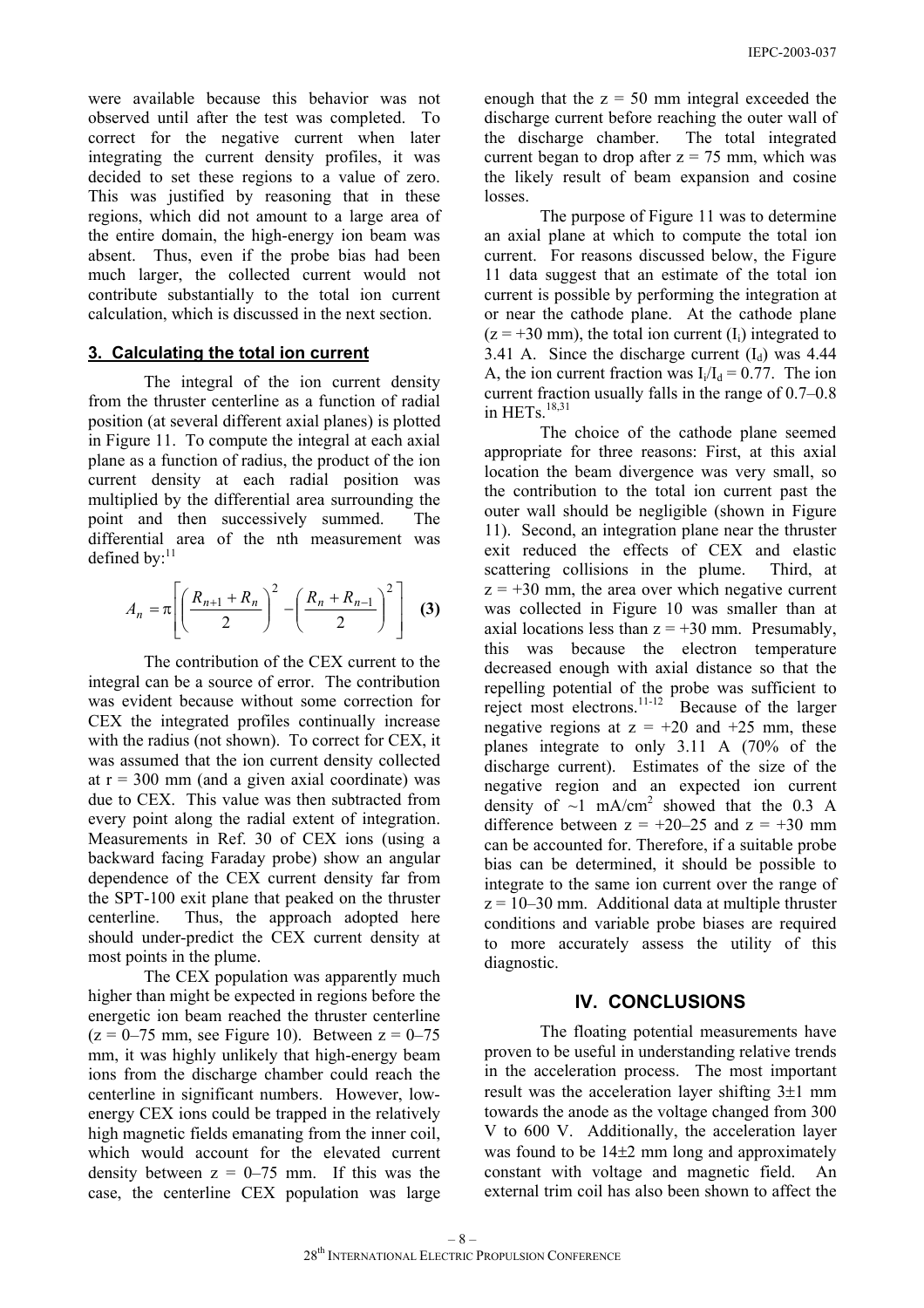very-near-field structure of the potential distribution, which likely improved the coupling of the electrons with the discharge.

The ion current density measurements yielded insight on the evolution of the very-nearfield plume. The annular ion beam was found to cross the thruster centerline 163 mm downstream of the exit plane. Comparison with data from other thrusters showed good agreement with the radial ion velocity required for convergence at this location. Analysis of the ion current density far from the thruster also showed that the radial velocity decreased substantially after the centerline crossing. The cathode plane has been identified as a suitable location for integrating ion current density profiles to yield the total ion current. At 500 V, 5 mg/s, the ion current fraction was calculated as 0.77, which was in the expected range of 0.7–0.8. The accuracy of this diagnostic can be improved by considering variable probe bias and methods to more accurately account for charge-exchange ions.

#### **ACKNOWLEDGEMENTS**

Support of this research by the NASA Glenn Research Center through grant NAG3-2307 (David Jacobson, technical monitor) is greatly appreciated.

Additionally, a debt of gratitude is owed to Dan Herman and Peter Peterson for sharing their experience and knowledge in the use of the HARP. The work Mr. Herman has done at PEPL (establishing automated DAQ with the HARP) is also greatly appreciated.

#### **REFERENCES**

- 1. Jankovsky, R. S, Jacobson, D. T., Sarmiento, C. J., Pinero, L. R., Manzella, D. H., Hofer, R. R., Peterson, P. Y., "NASA's Hall Thruster Program  $2002$ ." AIAA-2002-3675,  $38<sup>th</sup>$  Joint Propulsion Conference, Indianapolis, IN, July 7-10, 2002.
- 2. Manzella, D. H., Jankovsky, R. S., Hofer, R. R., "Laboratory Model 50 kW Hall Thruster," AIAA-2002-3676,  $38<sup>th</sup>$  Joint Propulsion Conference, Indianapolis, IN, July 7-10, 2002
- 3. Jacobson, D. T., Jankovsky, R. S., Rawlin, V. K., Manzella, D. H., "High Voltage TAL Performance," AIAA-2001-3777,  $37<sup>th</sup>$  Joint Propulsion Conference, Salt Lake City, UT, July 8-11, 2001.
- 4. Hofer, R. R., Gallimore, A. D., "The Role of Magnetic Field Topography in Improving the Performance of High-Voltage Hall Thrusters," AIAA-2002-4111,  $38<sup>th</sup>$  Joint Propulsion Conference, Indianapolis, IN, July 7-10, 2002.
- 5. Hofer, R. R., Jankovsky, R. S., "The Influence of Current Density and Magnetic Field Topography in Optimizing the Performance, Divergence, and Plasma Oscillations of High Specific Impulse Hall Thrusters," IEPC-03-  $142$ ,  $28<sup>th</sup>$  International Electric Propulsion Conference, Toulouse, France, March 17-21, 2003.
- 6. Manzella, D. H., Jacobson, D. T., Jankovsky, R. S., "High Voltage SPT Performance," AIAA-2001-3774,  $37<sup>th</sup>$  Joint Propulsion Conference, Salt Lake City, UT, July 8-11, 2001.
- 7. Pote, B., Tedrake, R., "Performance of a High Specific Impulse Hall Thruster," IEPC-01-035,  $27<sup>th</sup>$  International Electric Propulsion Conference, Pasadena, CA, Oct 14-19, 2001.
- 8. Haas, J. M., Gallimore, A. D., McFall, K., Spanjers, G., "Development of a High-speed, Reciprocating Electrostatic Probe System for Hall Thruster Interrogation," Review of Scientific Instruments, Vol. 71, No. 11, Nov. 2000.
- 9. Haas, J. M., Gallimore, A. D., "Internal Plasma Potential Profiles in a Laboratory-Model Hall Thruster," Physics of Plasmas, Vol. 8, No. 2, Feb 2001.
- 10. Haas, J. M., Gallimore, A. D., "Considerations on the Role of the Hall Current in a Laboratory-Model Thruster," IEEE Transactions on Plasma Science, Vol. 30, No. 2, April 2002.
- 11. Domonkos, M. T., Gallimore, A.D., Marrese, C. M., Haas, J. M., "Very-Near-Field Plume Investigation of the Anode Layer Thruster," Journal of Propulsion and Power, Vol. 16, No. 1, Jan-Feb 2000.
- 12. Kim, S. W., "Experimental Investigations of Plasma Parameters and Species-Dependent Ion Energy Distribution in the Plasma Exhaust Plume of a Hall Thruster," Ph.D. Dissertation, University of Michigan, 1999.
- 13. Esipchuk, Y. B, Morozov, A. I., Tilinin, G. N., Trofimov, A. V., "Plasma Oscillations in Closed-Drift Accelerators with an Extended Acceleration Zone," Soviet Physics – Technical Physics, Vol. 18, No. 7, January 1974.
- 14. Bishaev, A. M., Kim, V., "Local Plasma Properties in a Hall-Current Accelerator with an Extended Acceleration Zone," Soviet Physics – Technical Physics, Vol. 23, No. 9, September 1978.
- 15. Raitses, Y., Ashkenazy, J., Appelbaum, G., "Probe Measurements of Plasma Properties Inside an Experimental Hall Thruster," AIAA-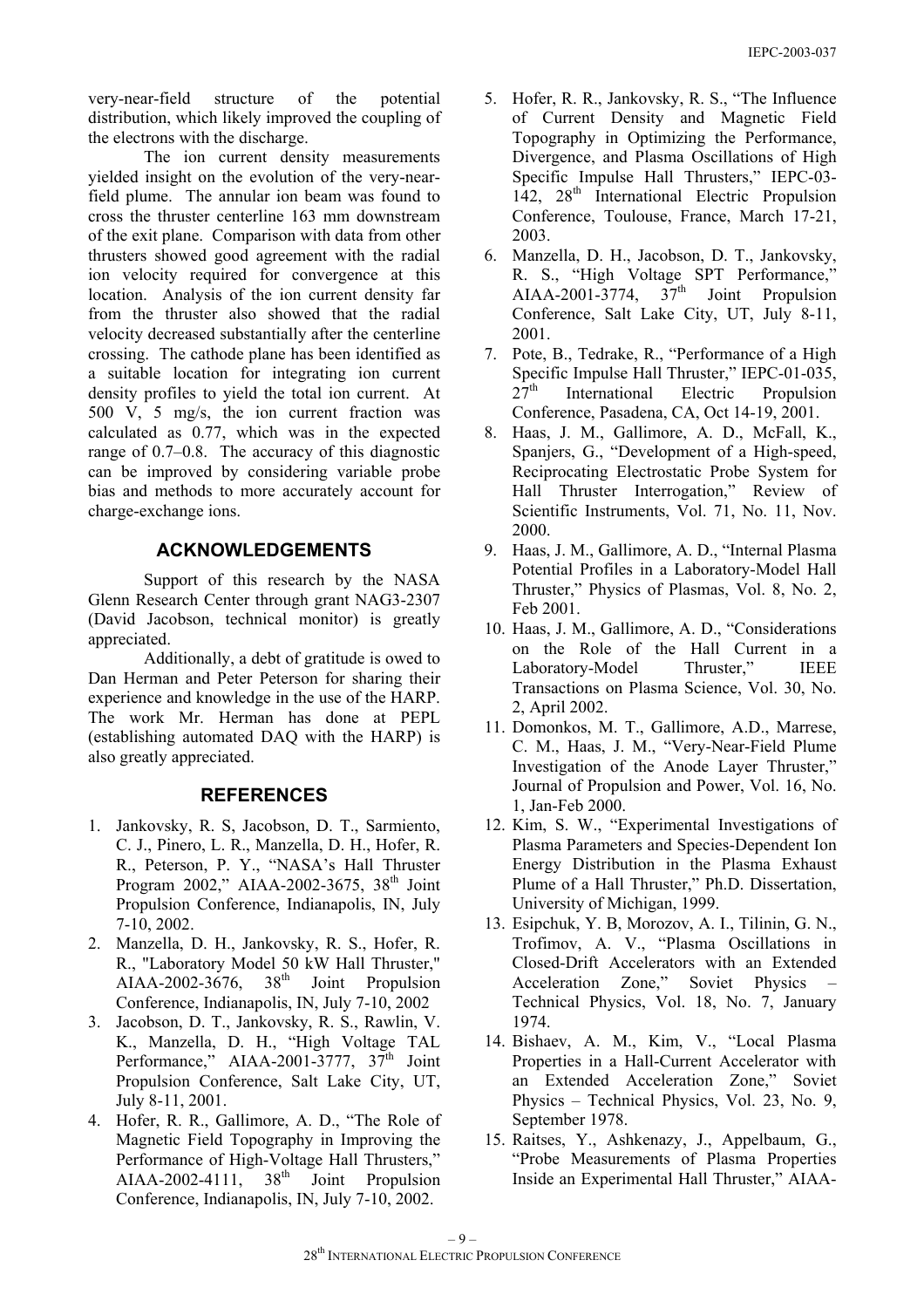98-3640,  $34<sup>th</sup>$  Joint Propulsion Conference, Cleveland, OH, July 13-15, 1998.

- 16. Kim, V., et al., "Local Plasma Parameter Measurements by Nearwall Probes Inside the SPT Accelerating Channel Under Thruster Operation with  $Kr''$ , AIAA-2002-4108, 38<sup>th</sup> Joint Propulsion Conference, Indianapolis, IN, July 7-10, 2002.
- 17. Hutchinson, I. H., Principles of Plasma Diagnostics, Cambridge University Press, New York, 1987.
- 18. Kim, V., "Main Physical Features and Processes Determining the Performance of Stationary Plasma Thrusters," Journal of Propulsion and Power, Vol. 14, No. 5, Sept-Oct, 1998, pp. 736-743.
- 19. Hagstrum, H. D., "Auger Ejection of Electrons from Tungsten by Noble Gas Ion," Physical Review, Vol. 96, No. 2., pp. 325-335, 1954.
- 20. Hofer, R. R., Peterson, P. Y., Gallimore, A. D., "Characterizing Vacuum Facility Backpressure Effects on the Performance of a Hall Thruster," IEPC-01-045,  $27<sup>th</sup>$  International Electric Propulsion Conference, Pasadena, CA, Oct 14-19, 2001.
- 21. Hofer, R. R., Peterson, P. Y., Gallimore, A. D., "A High Specific Impulse Two-Stage Hall Thruster with Plasma Lens Focusing," IEPC-01-036,  $27<sup>th</sup> International Electric Propulsion$ Conference, Pasadena, CA, Oct 14-19, 2001.
- 22. Belan, N. V., Kim, V. P., Oranskiy, A. I., Tikhonov, V.B., "Statsionarnyye Plasmennyye Dvigateli," Khar'kov Khar'kovskiy Aviatsionnyy Institut, 1989. (In Russian)
- 23. Mason, L. S., Jankovsky, R. S., Manzella, D. H., "1000 Hours of Testing on a 10 Kilowatt Hall Effect Thruster," AIAA-2001-3773, 37<sup>th</sup> Joint Propulsion Conference, Salt Lake City, UT, July 8-11, 2001.
- 24. Walker, M. L., Hofer, R. R., Gallimore, A. D., "The Effects of Nude Faraday Probe Design and Vacuum Facility Backpressure on the Measured Ion Current Density Profile of Hall Thruster Plumes," AIAA-2002-4253, 38<sup>th</sup> Joint Propulsion Conference, Indianapolis, IN, July 7-10, 2002.
- 25. Prioul, M., et al., "Insights on Physics of Hall Thrusters through Fast Current Interruptions and Discharge Transients," IEPC-01-059, 27<sup>th</sup> International Electric Propulsion Conference, Pasadena, CA, Oct 14-19, 2001.
- 26. Smith, T. B., Herman, D. A., Gallimore, A. D., Drake, R. P., "Deconvolution of Axial Velocity Distributions from Hall Thruster LIF Spectra," IEPC-01-019,  $27<sup>th</sup>$  International Electric Propulsion Conference, Pasadena, CA, Oct 14-19, 2001.
- 27. Boyd, I. D., "A Review of Hall Thruster Plume Modeling," AIAA-2000-0466, 38<sup>th</sup> Aerospace Sciences Meeting and Exhibit, Reno, NV, Jan 10-13, 2000.
- 28. VanGilder, D. B., Boyd, I. D., Keidar, M., "Particle Simulations of a Hall Thruster Plume," Journal of Spacecraft and Rockets, Vol. 37, No. 1, Jan-Feb 2000.
- 29. Keidar, M., Boyd, I. D., "Effect of a Magnetic Field on the Plasma Plume from Hall Thrusters," Journal of Applied Physics, Vol. 86, No. 9, November 1, 1999.
- 30. King, L. B., Gallimore, A. D., Marrese, C. M., "Transport-Property Measurements in the Plume of an SPT-100 Hall Thruster," Journal of Propulsion and Power, Vol. 14, No. 3, May-June 1998.
- 31. Hofer, R. R., and Jankovsky, R. S., "A Hall Thruster Performance Model Incorporating the Effects of a Multiply-Charged Plasma," AIAA-2001-3322,  $37<sup>th</sup>$  Joint Propulsion Conference, Salt Lake City, UT, July 9-11, 2001.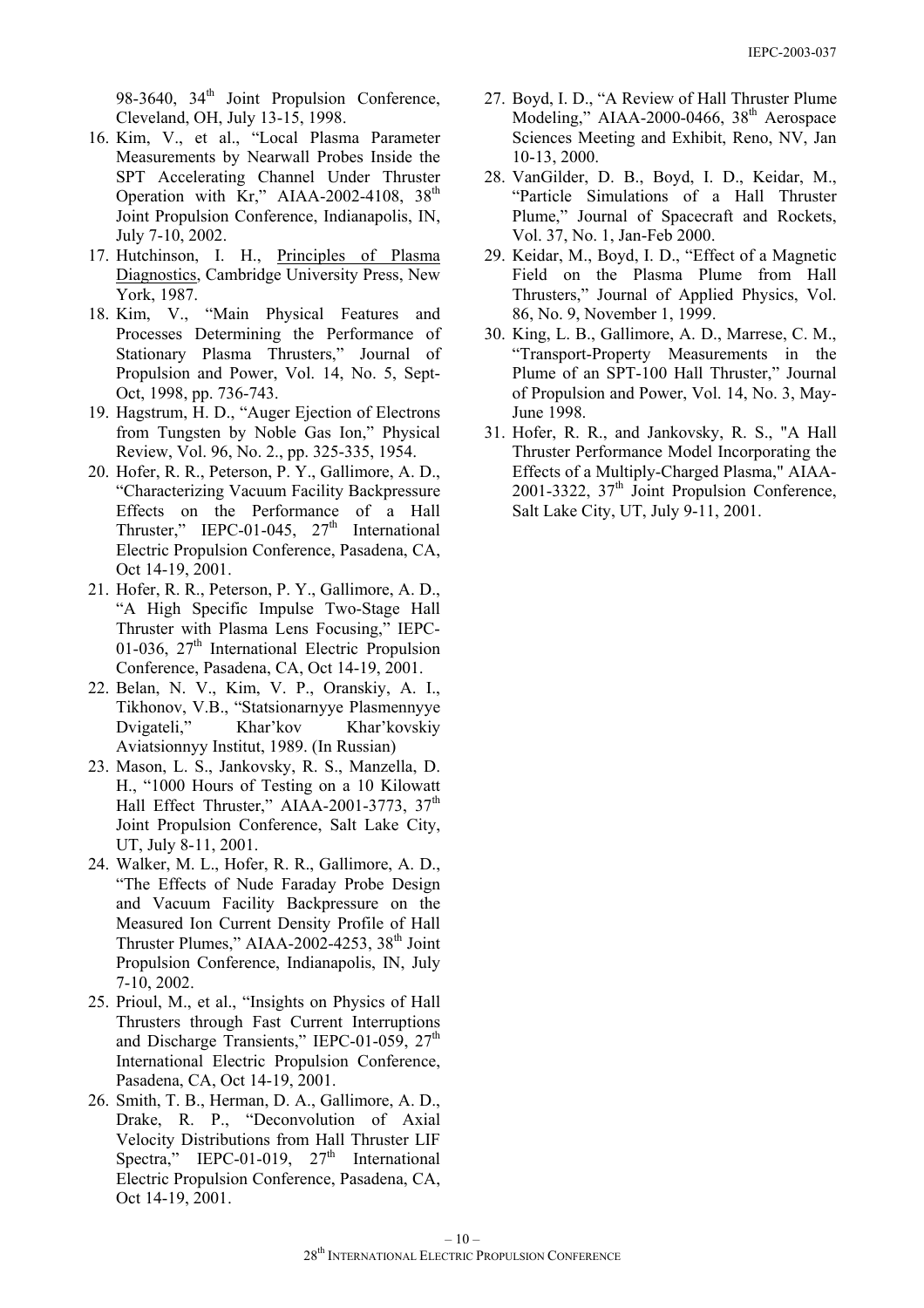



**Figure 1 – Photograph of the NASA-173Mv2 Hall effect thruster.** 

**Figure 2 – Schematic of the Large Vacuum Test Facility (LVTF) at the University of Michigan.** 

| Table 1 – Thruster telemetry from floating potential and ion current density measurements. Thrust, specific |  |
|-------------------------------------------------------------------------------------------------------------|--|
| impulse, and efficiency from Ref. 5 are for reference only.                                                 |  |

| Label                                                                     | Vd(V) | Id $(A)$ | Anode<br>(mg/s) | Cathode<br>(mg/s) | IC(A) | OC(A) | ITC $(A)$ | ETC(A)  | Vcg(V)  | Thrust<br>(mN) | Total<br>Specific<br>Impulse<br>(s) | Total<br>Efficiency |
|---------------------------------------------------------------------------|-------|----------|-----------------|-------------------|-------|-------|-----------|---------|---------|----------------|-------------------------------------|---------------------|
| Thruster Telemetry for Floating Potential Measurements (Four Cryopumps)   |       |          |                 |                   |       |       |           |         |         |                |                                     |                     |
|                                                                           |       |          |                 |                   |       |       |           |         |         |                |                                     |                     |
| 300 V, No TC                                                              | 300   | 9.20     | 10.00           | 1.00              | 1.75  | 1.50  | 0.00      | 0.00    | $-12.5$ | 174.6          | 1620                                | 0.511               |
| 300 V, ITC                                                                | 300   | 9.00     | 10.00           | 1.00              | 1.75  | 1.50  | $-0.54$   | 0.00    | $-12.6$ | 174.9          | 1620                                | 0.520               |
| 300 V, ITC, ETC                                                           | 300   | 9.10     | 10.00           | 1.00              | 1.75  | 1.50  | $-0.54$   | $-4.00$ | $-14.4$ | 176.3          | 1630                                | 0.527               |
| 600 V, No TC                                                              | 600   | 9.80     | 10.00           | 1.00              | 3.26  | 2.51  | 0.00      | 0.00    | $-15.0$ | 269.9          | 2500                                | 0.574               |
| 600 V, ITC                                                                | 600   | 9.80     | 10.00           | 1.00              | 3.26  | 2.51  | $-0.26$   | 0.00    | $-14.2$ | 271.0          | 2510                                | 0.580               |
| 600 V, ITC, ETC                                                           | 600   | 9.90     | 10.00           | 1.00              | 3.26  | 2.51  | $-0.26$   | $-5.00$ | $-15.5$ | 270.8          | 2510                                | 0.580               |
|                                                                           |       |          |                 |                   |       |       |           |         |         |                |                                     |                     |
| Thruster Telemetry for Ion Current Density Measurements (Seven Cryopumps) |       |          |                 |                   |       |       |           |         |         |                |                                     |                     |
| 300 V, No TC                                                              | 300   | 4.18     | 5.00            | 1.00              | 1.50  | 1.20  | 0.00      | 0.00    | $-14.5$ | 81.2           | 1510                                | 0.471               |
| 500 V, No TC                                                              | 500   | 4.44     | 5.00            | 0.50              | 1.56  | 1.46  | 0.00      | 0.00    | $-14.4$ | 115.1          | 2140                                | 0.543               |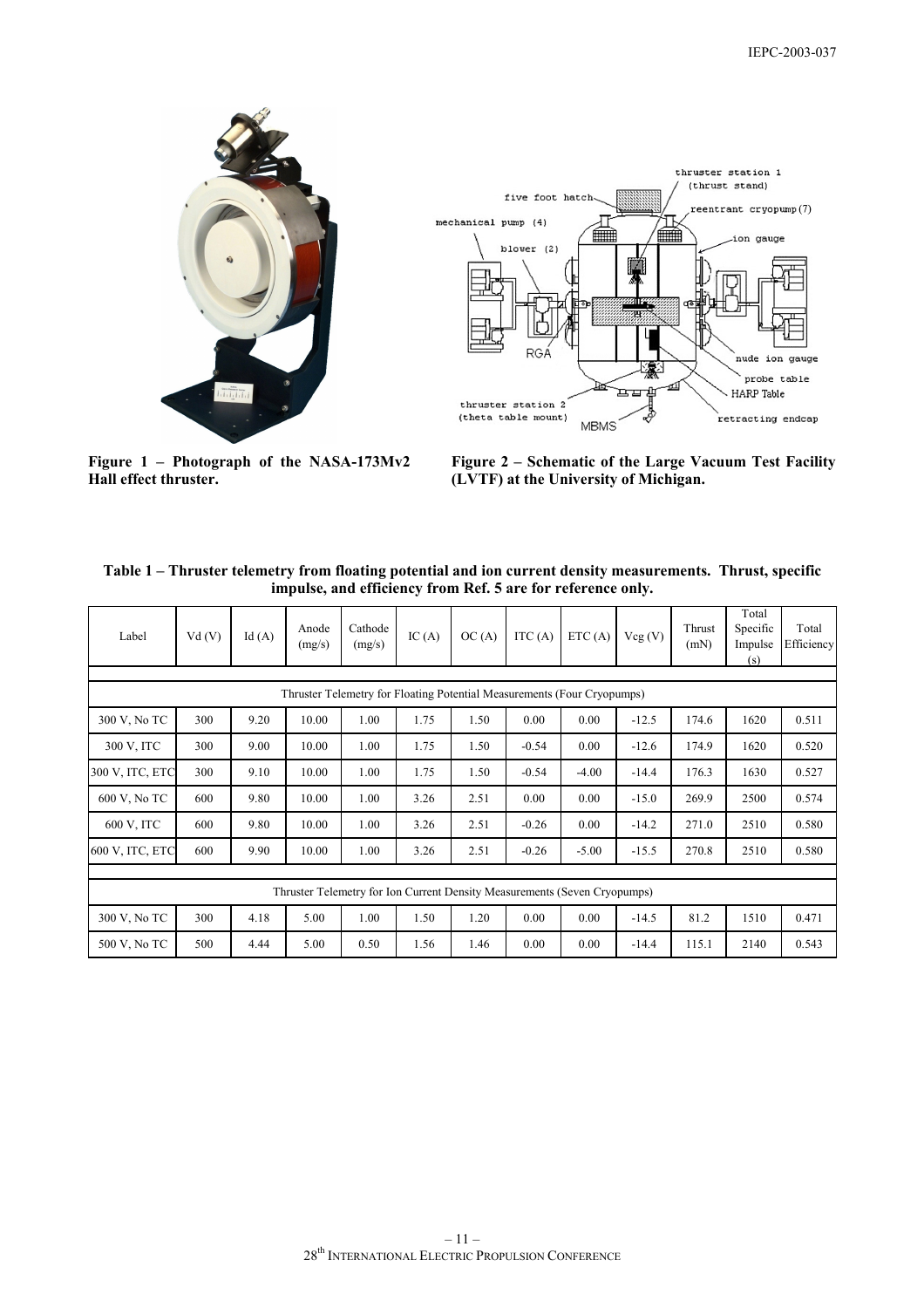

**Figure 3 – Floating potential, discharge current, and cathode potential versus axial position at 300 V, 10 mg/s**  with both trim coils energized. Position was referenced from the exit plane, with the anode at  $z = -38$  mm (the left vertical axis) and the cathode plane at  $z = +30$  mm. The axial sweeps were taken on discharge chamber **centerline (r = 73.7 mm).** 



**Figure 4 – Floating potential, discharge current, and cathode potential versus axial position at 600 V, 10 mg/s**  with both trim coils energized. Position was referenced from the exit plane, with the anode at  $z = -38$  mm (the left vertical axis) and the cathode plane at  $z = +30$  mm. The axial sweeps were taken on discharge chamber **centerline (r = 73.7 mm).**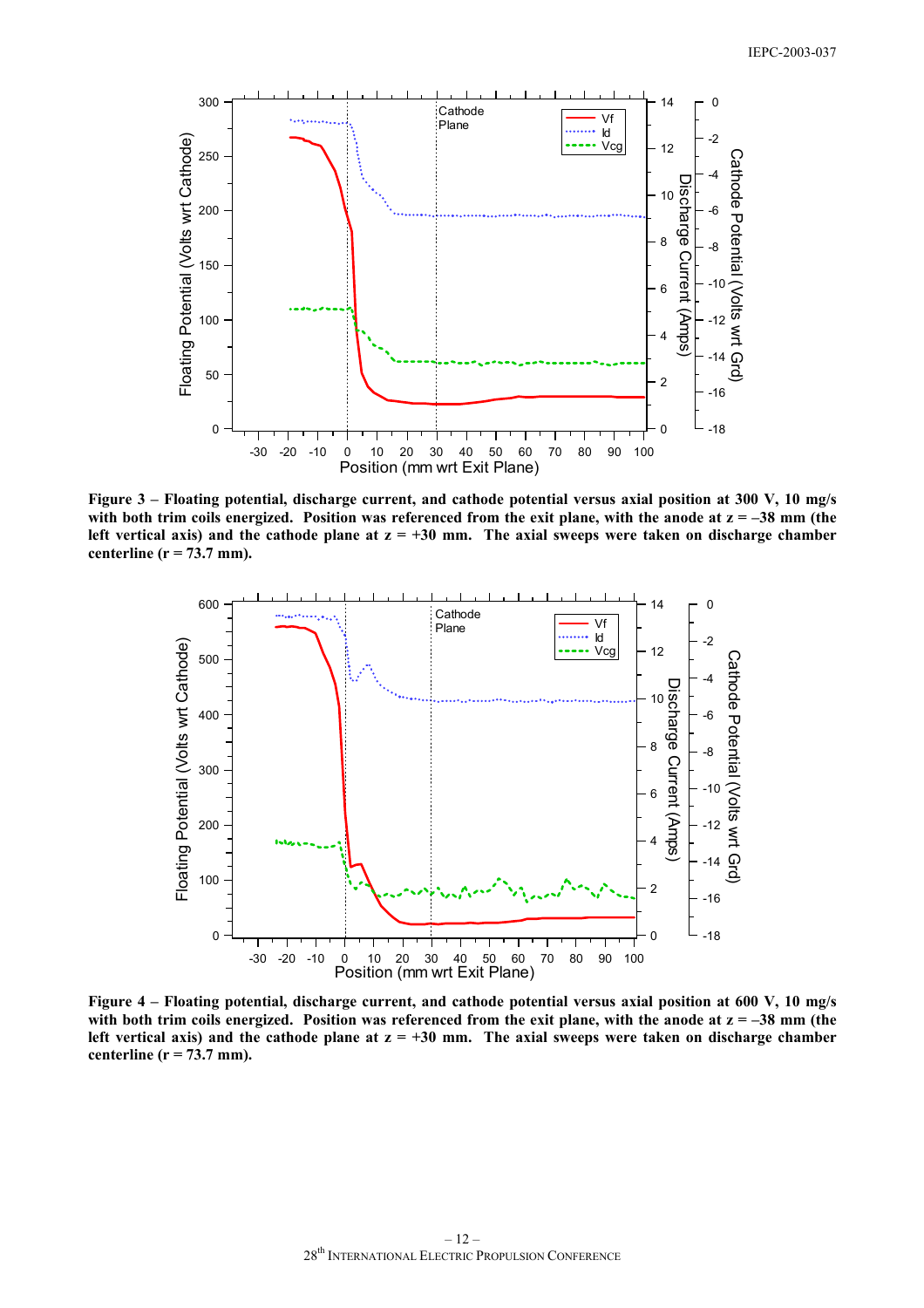

**Figure 5 – Floating potential versus axial position at 300 V, 10 mg/s and different coil combinations. Position was referenced from the exit plane, with the anode at z = –38 mm (the left vertical axis) and the cathode plane at**   $z = +30$  mm. The axial sweeps were taken on discharge chamber centerline ( $r = 73.7$  mm).



**Figure 6 – Floating potential versus axial position at 600 V, 10 mg/s and different coil combinations. Position was referenced from the exit plane, with the anode at z = –38 mm (the left vertical axis) and the cathode plane at**   $z = +30$  mm. The axial sweeps were taken on discharge chamber centerline ( $r = 73.7$  mm).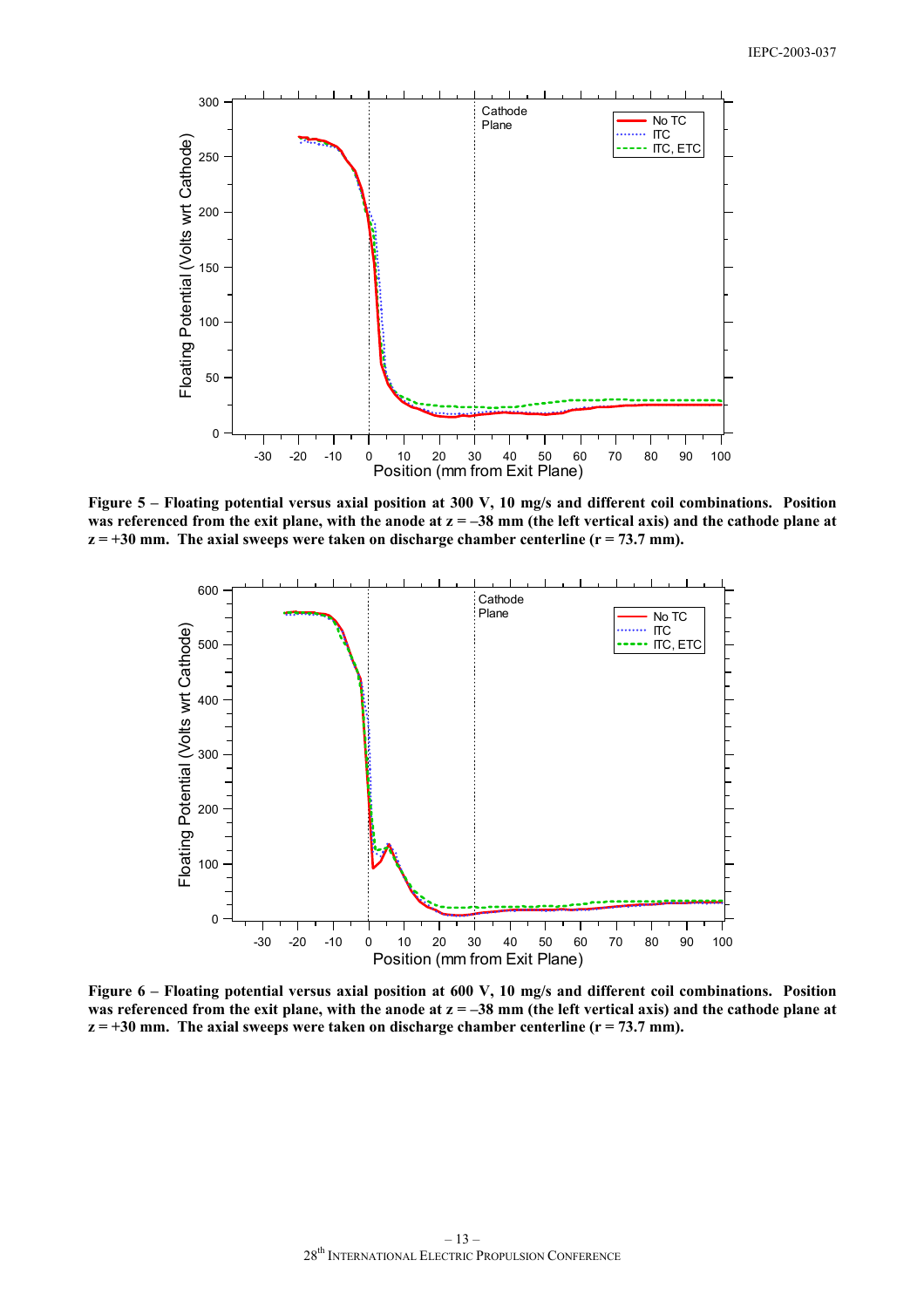

Figure 7 – Floating potential and its' negative first derivative  $(-dV_f/dz)$  versus axial position at 300 and 600 V with both trim coils (ITC, ETC). Position was referenced from the exit plane, with the anode at  $z = -38$  mm (the left vertical axis) and the cathode plane at  $z = +30$  mm. The axial sweeps were taken on discharge chamber **centerline (r = 73.7 mm).** 



**Figure 8 – Partial results from the probe saturation study at 300 V, 5 mg/s, without trim coils.**

 $-14-$ 28th INTERNATIONAL ELECTRIC PROPULSION CONFERENCE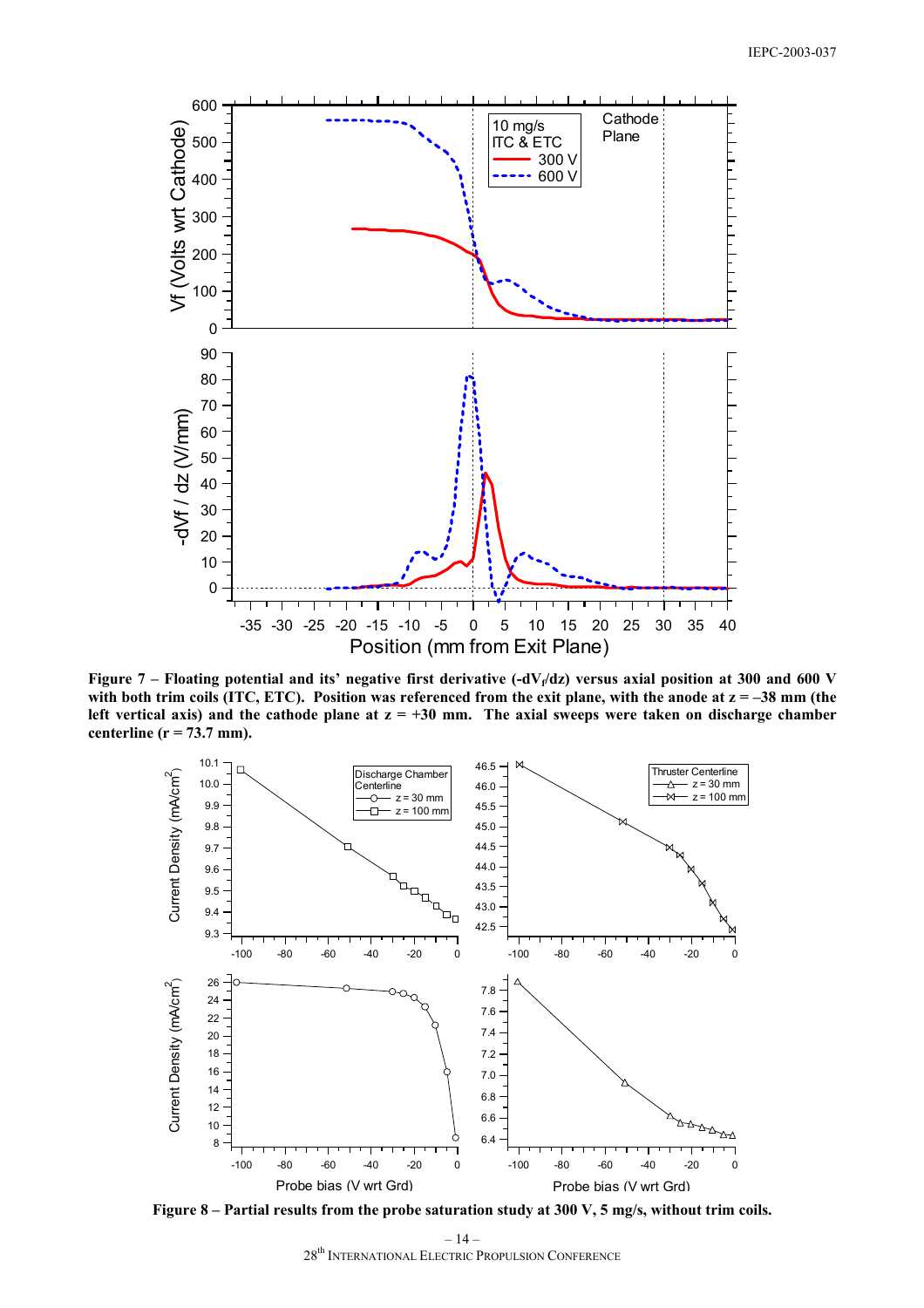

**Figure 9 – Contours of ion current density at 500 V, 5 mg/s, without trim coils. An explanation for negative current collection is given at the end of section III.B.2.** 



**Figure 10 – Close-up of ion current density contours from Figure 9 at 500 V, 5 mg/s, without trim coils, flooded so that the regions where the current was negative are highlighted. An explanation for negative current collection is given at the end of section III.B.2.**